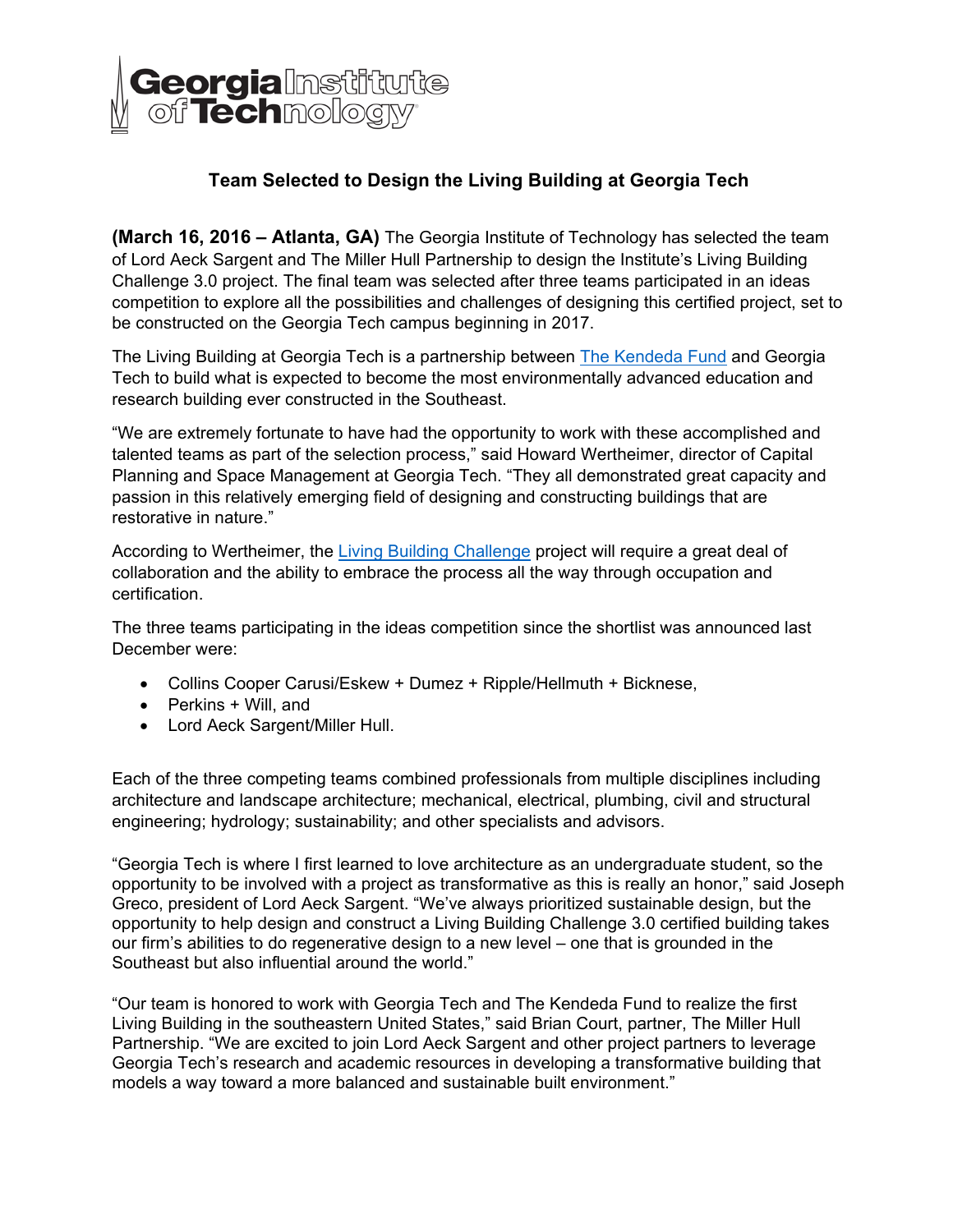The Institute conducted an ideas competition to select the team to design the Living Building at Georgia Tech. The concept of an ideas competition is new for Georgia Tech and quite appropriate, given the enormous task of planning a facility that not only performs to the highest of environmental standards but also addresses the needs of the occupants both in terms of health and their connection with each other and the natural surroundings. This initial discovery promotes community engagement and a learning process that accounts for climate, site evaluations, materials, cost to build and operate, accessibility and replicability for future generations.

"The ideas completion was a fascinating process that set the perfect tone for this important project, and we could not be happier with the outcome," said Barry Berlin, a long time advisor to The Kendeda Fund. "Lord Aeck Sargent's deep knowledge of the Southeast coupled with Miller Hull's experience designing one of the most iconic commercial living buildings in the world make this an optimal partnership for all involved."

Over the course of the next few months, teams from Georgia Tech, Lord Aeck Sargent and Miller Hull – as well as representatives from The Kendeda Fund – will meet to analyze and discuss site evaluations, design considerations and technologies needed to achieve Living Building Challenge 3.0 certification. For more information, visit www.livingbuilding.gatech.edu.

###

#### **About Lord Aeck Sargent**

Lord Aeck Sargent is an award-winning architectural and urban planning firm serving clients in academic, historic preservation, science and technology, interiors, arts and cultural, multi-family housing and mixeduse, and urban design and planning markets. The firm has successfully certified more than 60 LEED projects and is currently designing two projects pursuing Living Building Challenge certification. In 2007, Lord Aeck Sargent was one of the first architecture firms to adopt The 2030 Challenge, an initiative whose ultimate goal is the design of carbon-neutral buildings, or buildings that use no fossil-fuel greenhouse gasemitting energy to operate, by the year 2030. Lord Aeck Sargent is also calling for increased transparency in the building products industry by urging manufacturers to disclose the chemical components of their products. For more information, visit the firm at www.lordaecksargent.com.

### **About The Miller Hull Partnership**

Founded in 1977,The Miller Hull Partnership is an award-winning firm specializing in performance-based design for buildings that actively engage their communities through simple, innovative and authentic designs. Capabilities include architecture, master planning, interior design and space planning for public buildings, educational and cultural environments, and private residences. Recently completed projects include the Bullitt Center, the first commercial Living Building, and the LEED Platinum San Ysidro Land Port of Entry. The Miller Hull Partnership is a recipient of the National Firm Award from the American Institute of Architects. http://www.millerhull.com.

#### **About The Kendeda Fund**

The Kendeda Fund is one of the leading philanthropic investors in civic and environmental programs in the Atlanta area, and is committed to providing solutions to social and ecological challenges at the local and national levels. The Fund accomplishes its mission by advancing green building design, community-design and public interest architecture; championing community wealth building and sustainability strategies; and leveraging innovation of cities to advance equity and sustainability. Previously, The Kendeda Fund provided \$300,000 in funding for Georgia Tech's Ray C. Anderson Center for Sustainable Business. Learn more at www.kendedafund.org.